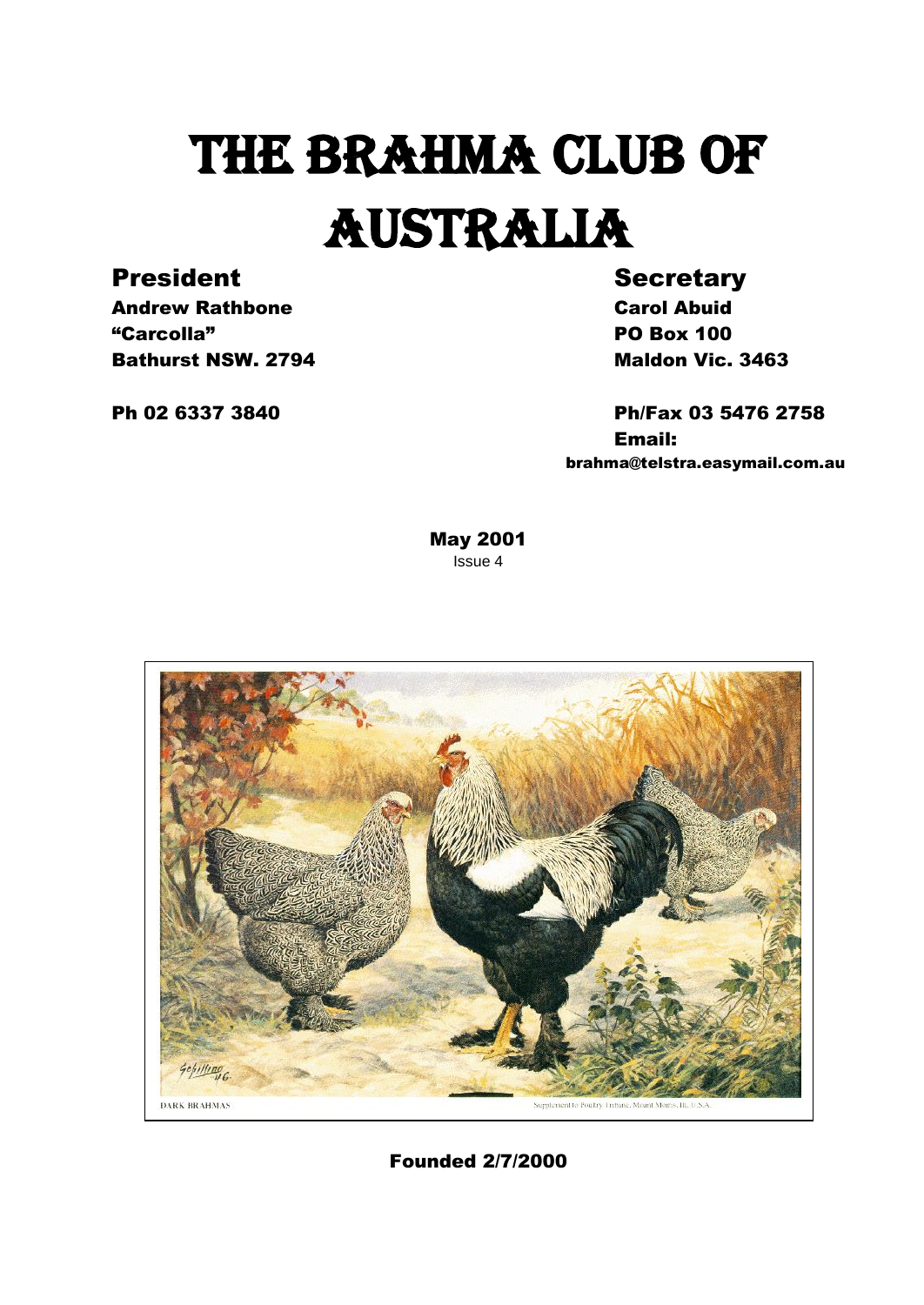# President's Report

Hi to Everyone,

Preparations for our first Brahma Club Show are going well with us retaining last years venue, Castle Hill Showgrounds and setting up alongside The Belgian Bantam Club, which worked quite well in 2000. Carol (and her better half) have organised some attractive trophies, sashes and prizes for all of the major awards and Champions. Also some very much appreciated supporters (not Sponsors as this incurs a GST rating) are organising and designing a "Best in Show" Perpetual Trophy, that exhibitors would be justly proud to be awarded.

I was able to attend the Sydney Royal Show again this year, for four days, but only showing Angora Goats. Last year I exhibited both Angora and Brahma at The Sydney Royal. Unfortunately time constraints this year didn't permit the same. I inspected the fowls in some detail this year, but numbers were well down from last year including the Brahma sections.

Congratulations to the Brahma exhibitors, especially Bruce Raines, who achieved Best Brahma in Show.

In my previous report I regretfully omitted to Thank Ken Bergin for the content and quality of his judges report and favourable comments concerning the 2000 Brahma feature which appeared in the Feb/March issue of Australasian Poultry (Page 81). Some judges have told me they are encountering Brahma (mostly miniatures – Andrew they're called Bantam –ed.) more frequently at shows these days, with most being of good type and colour.

I received a letter recently from a renowned Poultry fancier, Gerry Coady, giving the club words of encouragement and also enclosing a mass of Brahma articles and lessons from past American Brahma Club Year Books. These articles will be permitted for use in later editions of our Newsletter. Many Thanks Gerry. (Gerry is of noted Araucana and Belgian Bantam Fame)

I had Leigh and Nev Kowalski visit from Queensland recently and they took home large Lights and bantam Golds to add to their Brahma Collection. I wish them well in their breeding program.

See you all at the Show,

Andrew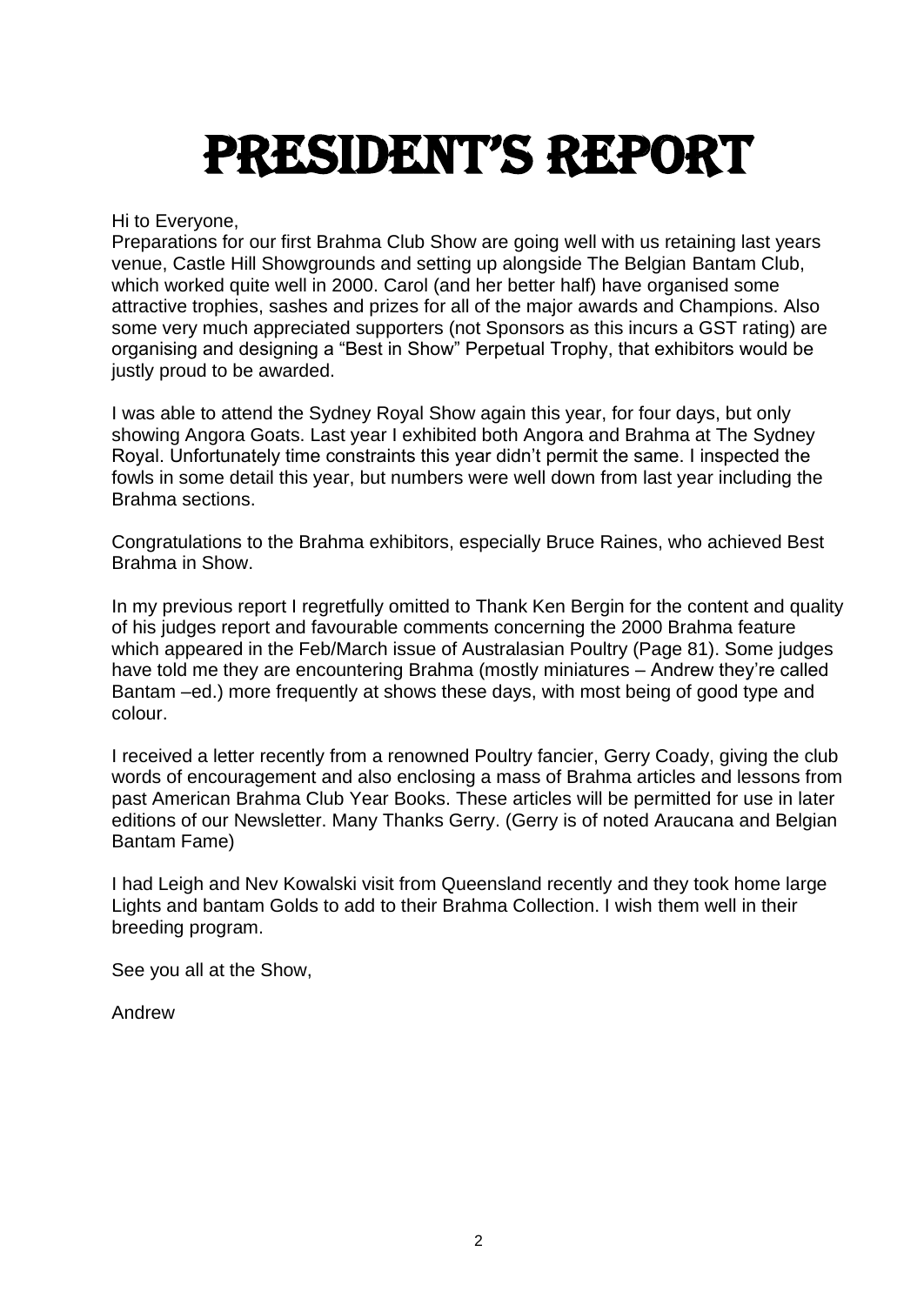# SECRETARY'S REPORT

Hi Everyone,

Well Easter has come and gone. I hope everyone had an enjoyable time. Ours was a quiet Easter, we had a late surprise though, as Khris was feeding my Brahma up in the top yard, he found some Buff chickens running around. It was an even bigger surprise for me as I thought that the eggs were duds (another job to be done). I have four young ones again inside, but it wasn't long before Khris added another six young Lavender d'Uccles to my lot. We thought having chickens inside was finished until next season, but alas here we are again.

We have been getting along with the show preparations. I sent away to some Feed Merchants in surrounding areas to Castle Hill for sponsorship but to date there has not been a response. I've managed to get more of the clubs banner done and it looks quite the part so far. Also we now have two prizes for our raffle which should be enjoyed by the winners.

You will find the show schedule at the back of this Newsletter. If at all possible please try to get the entries in early. The closing date is the Tuesday before the show, so that we have the time to put it altogether by the Thursday night as we are leaving here early Friday morning. If need be fax or email them to us.

A special Thank you must go to Irene Hannan of the Belgian Bantam Club who came to the rescue just prior to Easter. We had flyers made up which needed emailing to Irene who was going to print them for us, and deliver them to the Royal Sydney Show. Unfortunately our modem for the computer died, so not only did Irene print the flyers, she was good enough to design them as well with only two days to do the whole lot. So to Irene, Thank You.

Time to close for now, see you all at Castle Hill.

Regards, **Carol**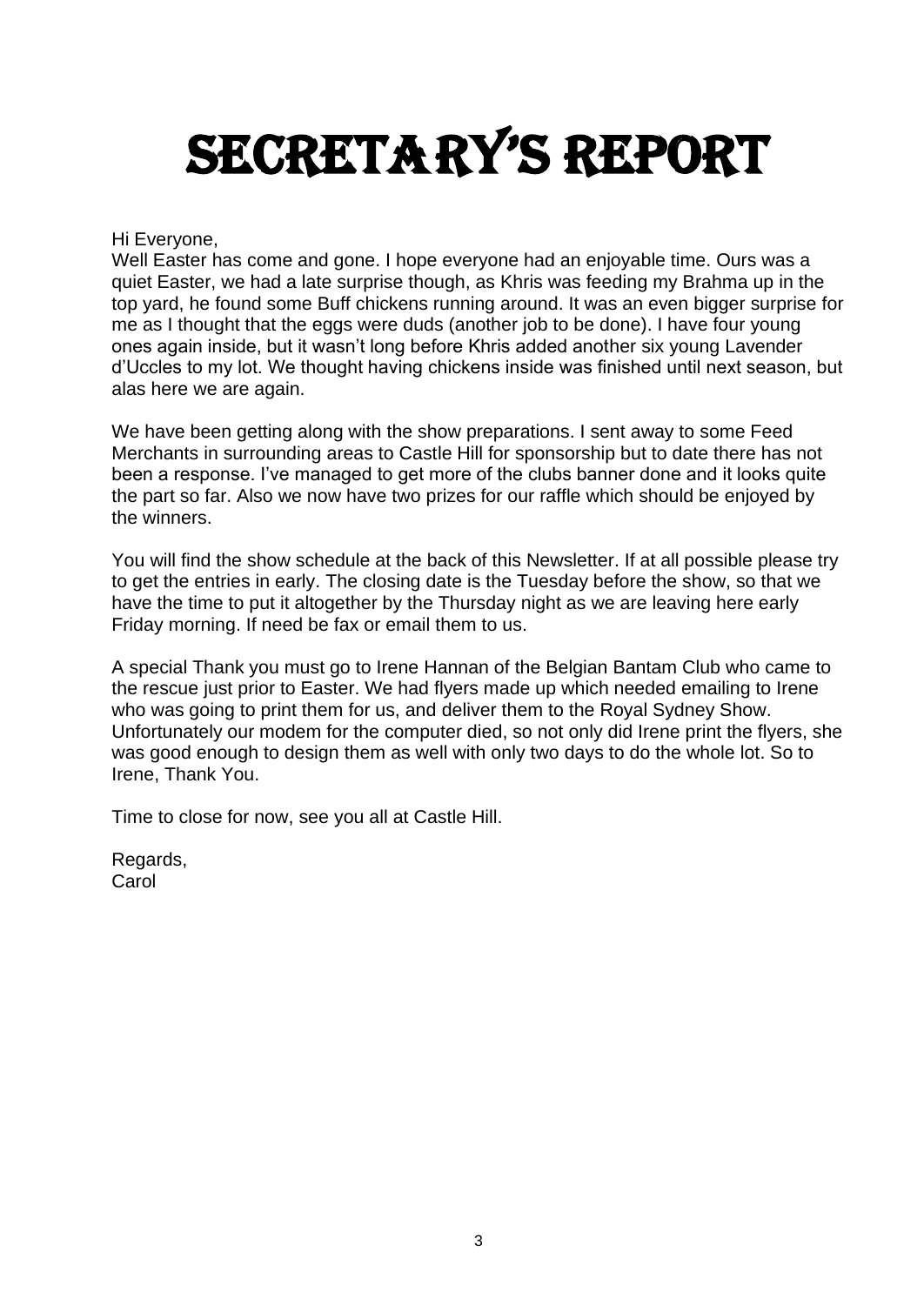# treasurer's rePort

| <b>Opening Balance</b>         | \$195.90  |
|--------------------------------|-----------|
| Deposits for Memberships       | \$20.00   |
| <b>Donation towards Show</b>   | \$50.00   |
| Total                          | \$265.90  |
|                                |           |
|                                |           |
| Expenditure                    |           |
| Australia Post Newsletter No 3 | \$14.95   |
| <b>Card for Prizes</b>         | \$14.00   |
| <b>Maylor Office Supplies</b>  | \$17.95   |
|                                |           |
| <b>Balance</b>                 | \$219.00  |
|                                |           |
| <b>Outstanding Cheques</b>     |           |
| Crazy Prices (Raffle Prize)    | S<br>9.98 |

**A Special Thank You to the member who was kind enough to donate \$50 to the club to go towards the Shows costs.** 

### For sale

### **FOR SALE**

I will have some Bantam Brahma for sale at the show. They are mostly Buff Pullets and Black pullets. Unfortunately I did not do well with the cockerels. **WANTED**

I am looking for a Bantam White Cockerel, and a pure Black cockerel. If anyone has any to sell please contact me on 03 5476 2758 or email me at **[brahma@telstra.easymail.com.au](mailto:brahma@telstra.easymail.com.au)**

### **FOR SALE**

Limited stock of Light Brahma Bantams. Available now or at Show. Contact Ron Smith **02 6368 1081**

### **Continued on Page 7**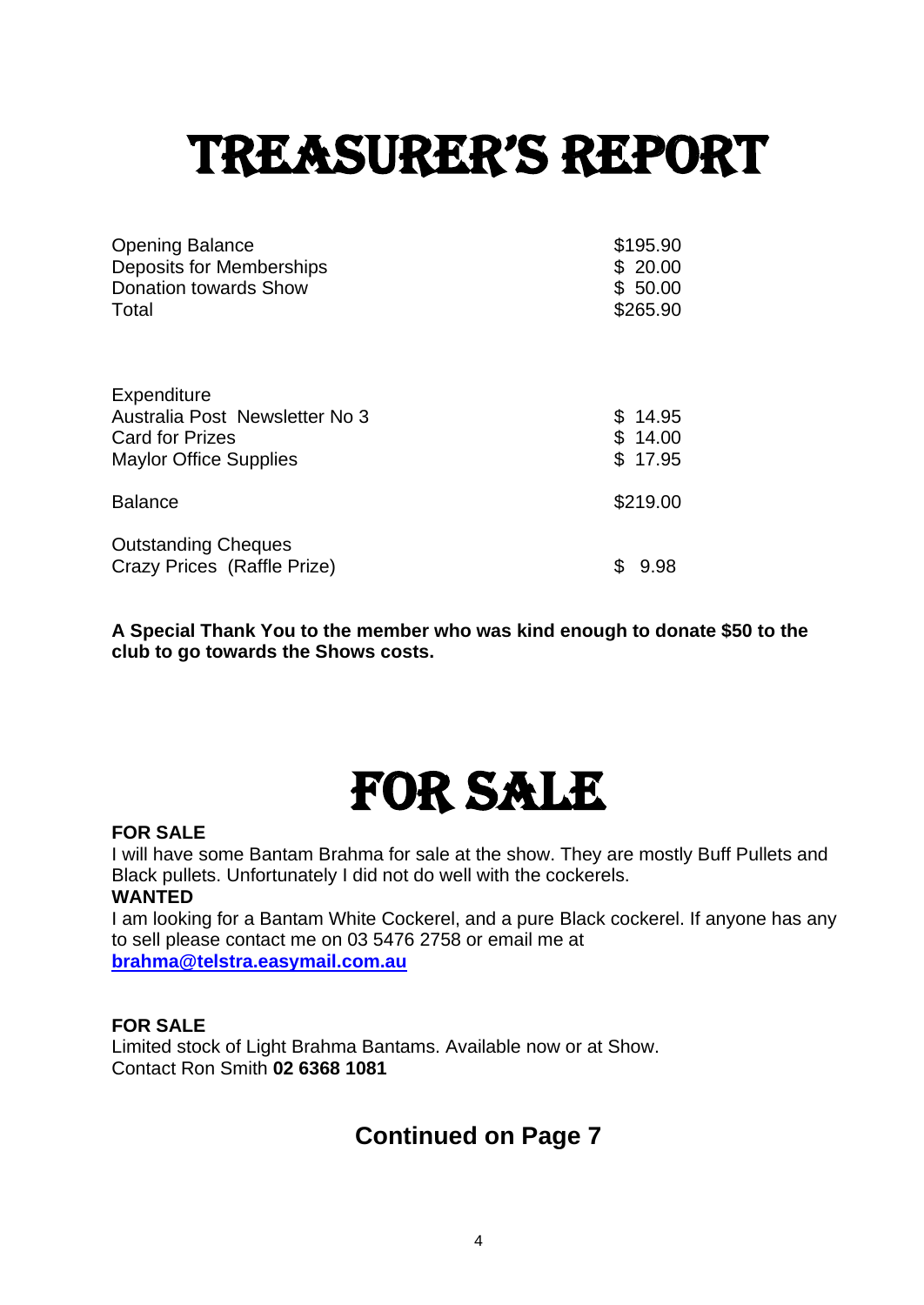# How I got started

### By **LANCE HICKS**

There was nothing unusual about the way I got started with Brahma. After all who can resist the appeal of a large stately fowl with an almost regal bearing and dignified unflappable manners – much like the Queen Mother, but with longer legs.

My good friend Cathy McCartney had a trio of Light Brahma, Large; which traced back to the stock of Andrew Rathbone. The male bird was so tame that Kathy's daughter, Annette, would enter Agricultural shows with him on a lead in the child and pet section, and sometimes they would win. The time came as it does to all fowl fanciers, when Kathy had to many birds for where they could be kept and some, including the trio of Light Brahma, had to be sold. I did not hesitate and bought them from her immediately. Hardly had the glow of satisfaction from this coup receded from my mind when I realised that, with my Crele Bantam Wyandottes in a township house block, I had no room for the Brahma either.

Who would look after my birds, it had to be someone from out of town -- with plenty of room and who had an enthusiasm for breeding rare Breeds of poultry. Vicky Mayne had these qualities and she had bred plants, animals, fish and birds over many years. She has a thorough understanding of genetics; and her husband Peter, was kind and indulgent, allowing her to breed whatever fowl she fancied.

Soon the Brahma were on their way to Greta, but not before they had laid two or three eggs from which hatched a pullet that became a foundation bird in Bryan Jon's Stud. Vicki Mayne has enjoyed some success; one of the cockerels she bred won Best Standard Softfeather Heavy Breed at the Australian Rare and Minority Breeds Show at Wangaratta, with Ian Pollerd judging. The original old rooster went out to Major Plains where he founded another family for Jane Barclay. So although I do not keep any Brahma at home, my interest and enthusiasm for them is kept active through the kindness and efforts of my friends.

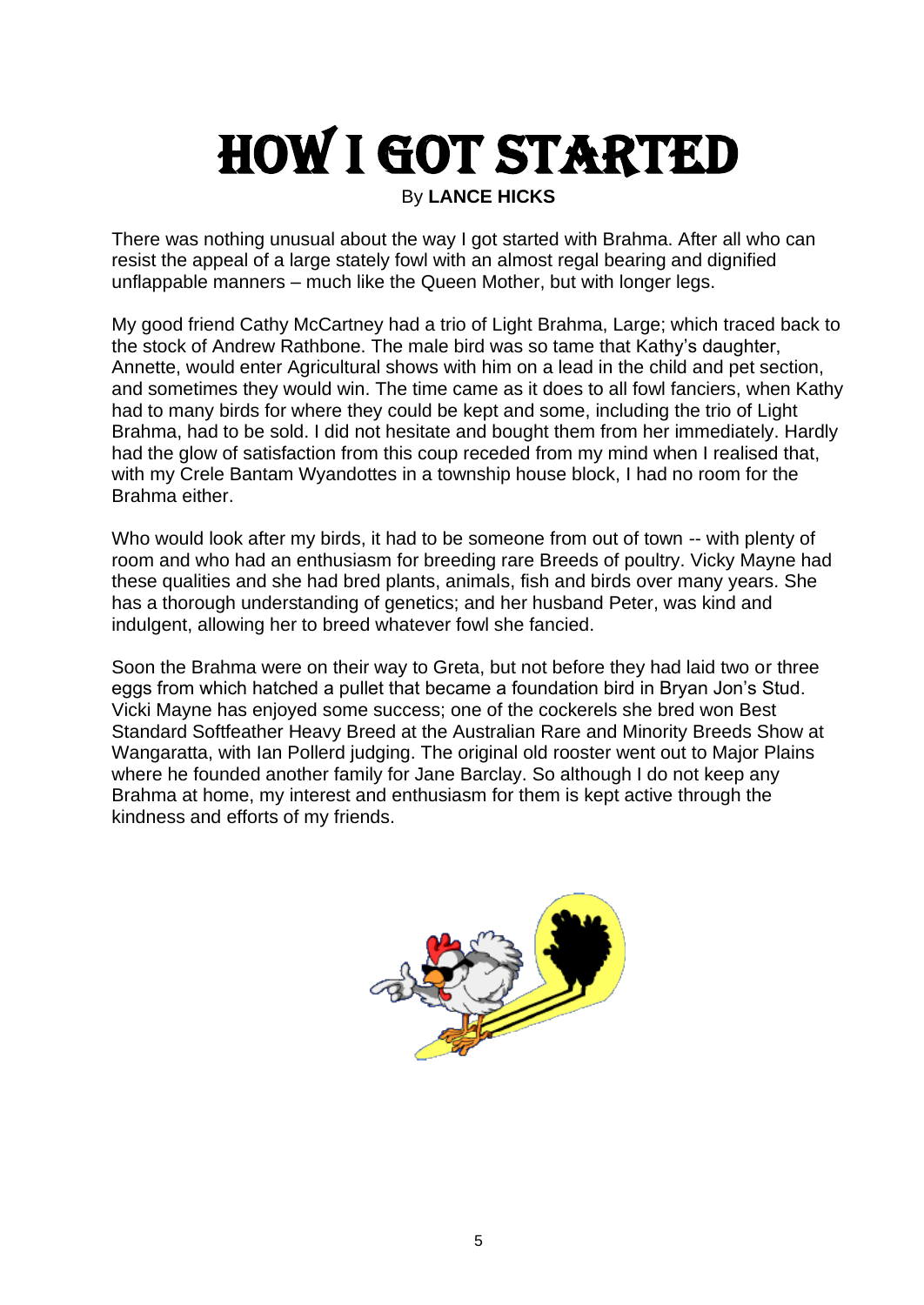# Breeding brahma

### By **MEGG MILLER**

It's confusing being a Brahma breeder. Photo's of breed examples in overseas publications bear an uncanny resemblance to Cochin. Recently I came across a comment made by Dr Batty in his book, *Breeds of Poultry and their Characteristics,* that the plumage of both the Brahma and Cochin was fluffy with a wealth of feather. He also indicated that both breeds had short, broad backs with distinct cushions.

I can find no support for saying that these breeds have similar feather quality. Brahma plumage is considerably tighter and harder than that of the Cochin. It's closer to Leghorn feather quality than to Orpington. The Cochin has always been one of the most profusely feathered breeds and it has passed this characteristic on to the Orpington and Faverolles. Another trait that is quite different between Brahma and Cochin is wing size. The latter have small, closely tucked up wings while on the Brahma they should be of medium size with the lower line horizontal with the ground. It is important for the breeders to know where the standards differ so they can develop a picture of the breed they're working on, in this case, Brahma. Details like wing size help tremendously.

One action that leads to Brahma looking like Cochin is allowing stock in breeding sets that show an inclination to bending at the hocks when they stand. Another way of saying this may be that such birds don't stand tall. Brahma must have straight shanks well set under the body. Birds with a tendency to bending at the hock also show an inclination to bend forward or tilt and drop down at the breast.. If you have *Poultry for Everyone* by Victoria Roberts look at the photo's on pages 34 and 35. The Dark Brahma is not standing up and you can see signs of bending at the hocks. (It also has vulture hocks.) The overall look is an unbalanced bird, whereas the pair of Light Brahma are good examples of the upright stance and well positioned legs.

What about vulture hocks? How many breeders understand what is meant by the term vulture hocks? The British Poultry Standards define them as stiff, projecting quill feathers at the hock joint, growing on the thighs and extending backwards. Surprisingly the stiff feathering of vulture hocks results from a gene recessive to normal feathering. If this gene is appearing in re-created Brahma, it may well have come from the Belgian d'Uccle, vulture hocks being a feature of this breed. The gene is also present in Booted Bantams, Breda and Sultan. There doesn't seem to be a lot of information around on vulture hocks, and while it is agreed the trait is a recessive autosomal gene (ie. Normal, not sex linked) it appears to be linked to feather shanks. At present both characteristics are thought to be independent traits. "The basis for this relationship is not known but the geneticist Danforth (1929) suggested that the vulture hock gene may merely require the genetic background of shank feathering before it can manifest itself". (Crawford, R, *Poultry Breeding and Genetics*, Elsevier, 1990)

Foot and shank feathering, called ptilopody, may result from one of three genes. The feathering characteristic varies greatly in expression: Faverolles and Langshan show the least expression, feathering being limited to the outer surface of the shanks and the outer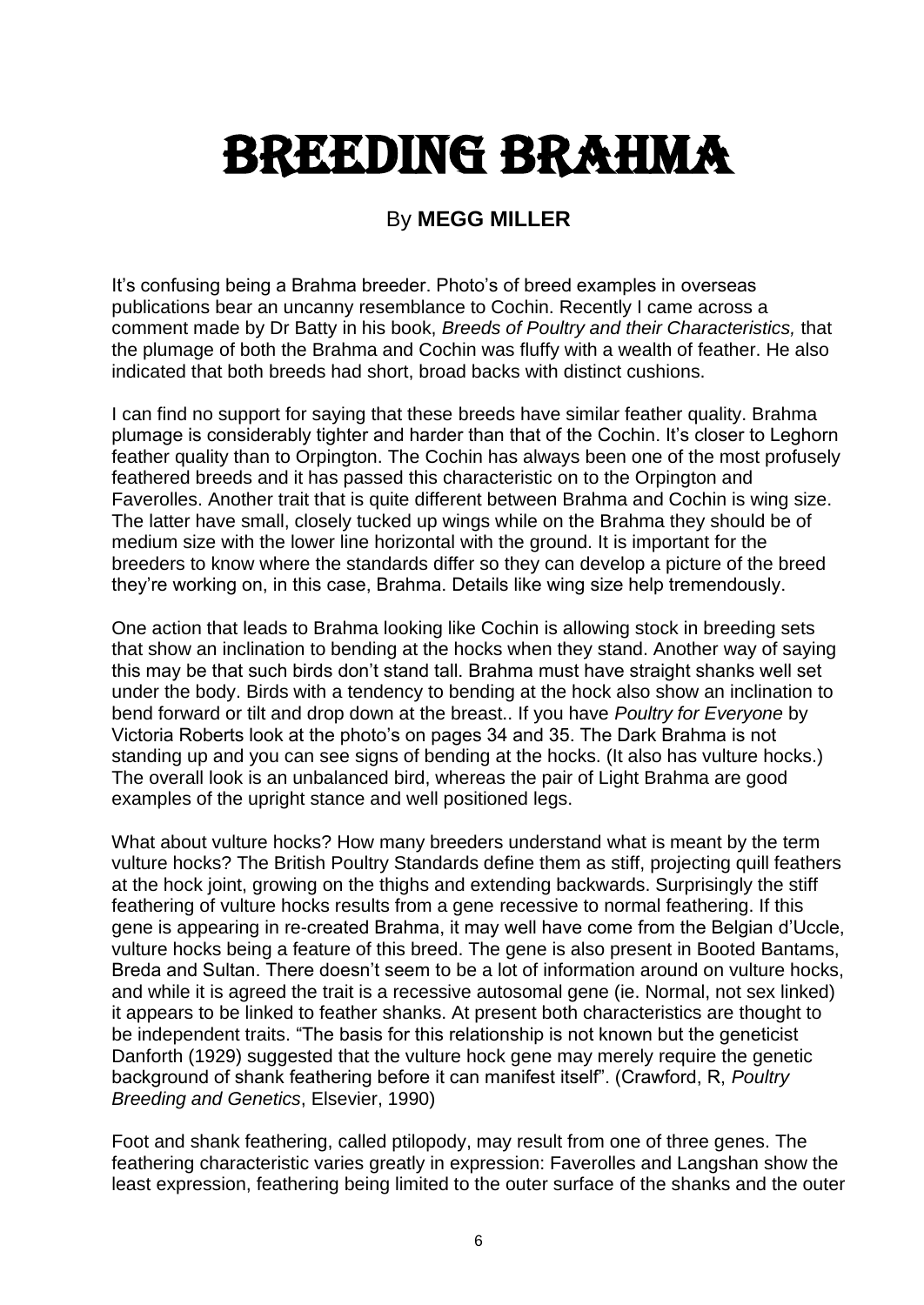toe. The Brahma and Silkie have greater feathering expression, on the outer shank and also on the outer and middle toes. The Belgian d'Uccle, Booted Bantam, Sultan and Cochin have profuse feathering, both the outer and front of the shank is feathered and the front, middle and outer toes. Research indicates the heavy ptilopody of the Cochin – d'Uccle group results from two dominant genes at separate loci (positions on the chromosomes) working together. One of these genes (researchers are not sure which) on its own causes the weaker leg feathering seen on Langshan and Faverolles. The increased ptilopody on Brahma and Silkies have two possible explanations, from a different allele at one locus or due to segregation at the two loci. With regard to the different allele at one locus, this is when two or more genes have the same relative position on the chromosome and display opposite characteristics.

Somes, the American geneticist who carried out research on this subject and is also the author of *International Registery of Poultry Genetic Stocks* (Bulletin 476) for the university of Connecticut, USA, lists ptilopody in this book under the feather distribution mutations and assigns it to 'modifying factors' rather than a particular gene/genes. If your not confused by now I certainly am!

Considering all this, what comments can be made on the Brahma and ptilopody? First, it seems sensible to avoid using breeds carrying the gene for vulture hocks, namely the d'Uccle Belgian. The Langshan, despite its black leg colour, should be considered. It has scant ptilopody, which can be increased with later refinement, and it has height and size, both being highly desirable. The Silkie and Faverolles have five toes, the extra digit being difficult to eliminate. Cochin and Pekin have heavy ptilopody (undesirable in a Brahma) they also have short legs, the Pekins especially. Although genetic investigation into conformation differences is minimal, Cock in 1969 demonstrated that genetic influences determine the size of the different body parts. Selection experiments into leg bones enabled six factors to be identified. These included a factor, which increased leg bones in relation to the rest of the body; a factor, which increased the length of the tarsometatarus (bone in the lower part of the birds leg); and a factor which increased the thickness of all long bones. Leg length and thickness of source stock going into the recreated Brahma should be considered along with other characteristics.

I would like to leave members of the club with an increased awareness of the role of genes. Most of the characteristics that are displayed in the Brahma don't occur randomly but have a genetic basis. Some result from dominant genes, others recessive, their effects often appearing as a surprise. Don't forget there are also modifying genes and other factors which rely on the presence of particular genes. Finally, there is Murphy, No matter how hard you try and how specific your breeding plan, it can backfire. It is simply Murphy's Law.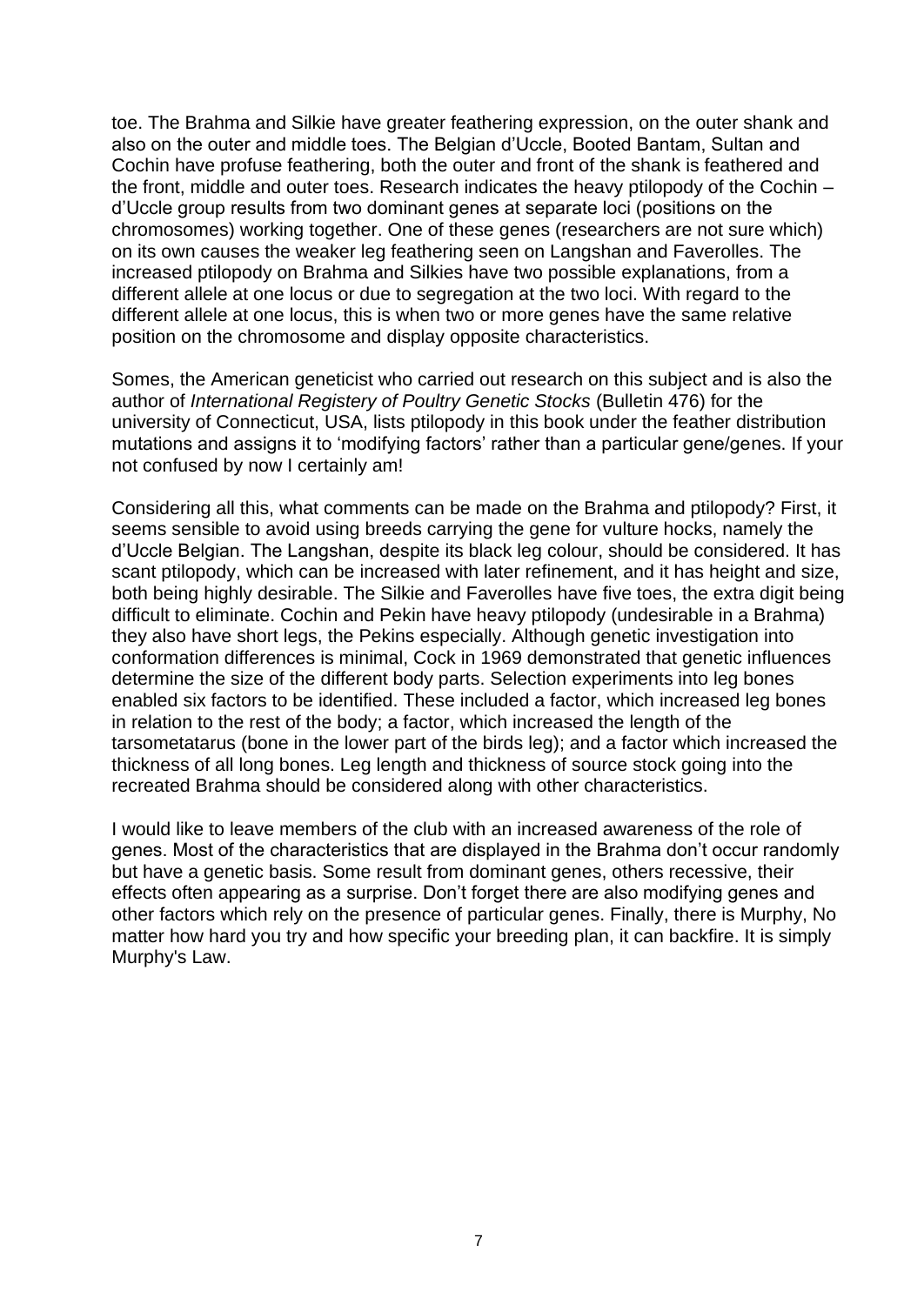

Outline of Brahma from Poultry for Everyone.

### FOR SALE Cont.

**FOR SALE** Limited Stock (Large) Light, Buff Columbian. Dark hens only also available, still in the making. Contact Bryan Jon **03 5668 5258 W/E only or leave a message.**

**FOR SALE** Brahma Bantam Gold, Pullets, Hens, Cocks and Cockerels. Large Brahma, Light, Buff and Black available Cockerels and Pullets. Contact Andrew Rathbone **02 6337 3840**

### **These members will all have stock available at the Show.**